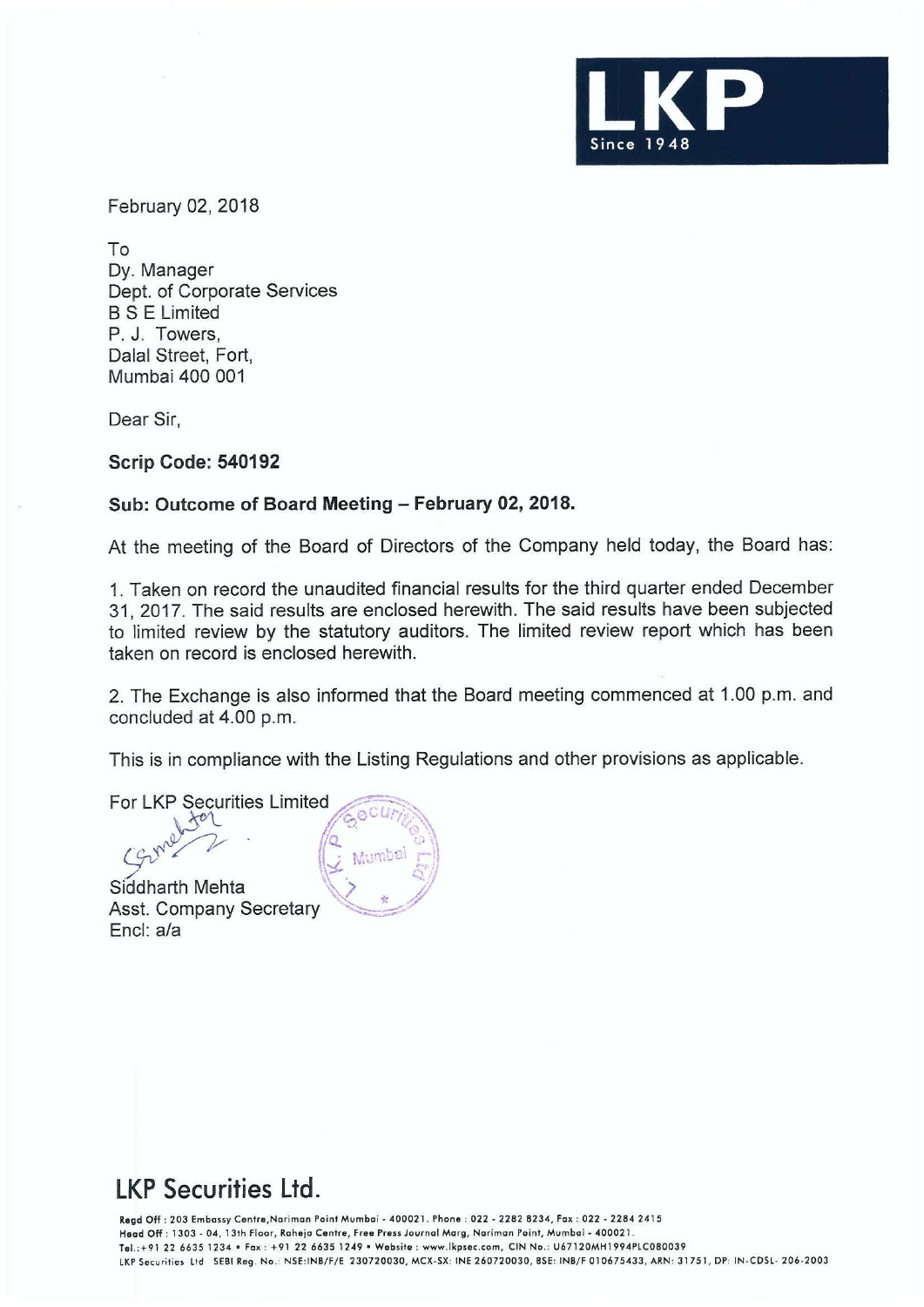## **LKP** Securities **Ltd.**

UNAUDITED STANDALONE FINANCIAL RESULTS FOR QUARTER/NINE MONTHS ENDED 31 DECEMBER 2017

|     |                                                              |                  |                   |                  |                  | (Rs.in Lakhs except per share data) |  |
|-----|--------------------------------------------------------------|------------------|-------------------|------------------|------------------|-------------------------------------|--|
| Sr. | <b>Particulars</b>                                           | Quarter ended    | Quarter ended     | Quarter ended    | Nine month ended | Nine month ended                    |  |
| No. |                                                              | 31 December 2017 | 30 September 2017 | 31 December 2016 | 31 December 2017 | 31 December 2016                    |  |
|     |                                                              | Unaudited        | Unaudited         | Unaudited        | <b>Unaudited</b> | Unaudited                           |  |
|     | 1 Income                                                     |                  |                   |                  |                  |                                     |  |
|     | (a) Revenue from Operations                                  | 2,016.20         | 1,991.58          | 1,495.62         | 5,930.36         | 4,723.40                            |  |
|     | (b) Other Income                                             | 78.33            | 40.43             | 60.85            | 209.76           | 170.06                              |  |
|     | <b>Total income</b>                                          | 2,094.54         | 2,032.01          | 1,556.47         | 6,140.12         | 4,893.46                            |  |
|     | 2 Expenses                                                   |                  |                   |                  |                  | $\mathcal{G}=\mathcal{G}$           |  |
|     | (a) Employee benefits expense                                | 781.16           | 735.08            | 557.87           | 2,242.30         | 1,925.59                            |  |
|     | (b) Finance Cost                                             | 183.67           | 103.54            | 237.92           | 453.62           | 704.45                              |  |
|     | (c) Depreciation and amortisation expense                    | 27.29            | 28.94             | 32.29            | 86.58            | 95.94                               |  |
|     | (d) Other expenses                                           | 926.10           | 938.13            | 803.43           | 2,760.13         | 2,445.24                            |  |
|     | <b>Total Expenses</b>                                        | 1,918.20         | 1,805.69          | 1,631.51         | 5,542.64         | 5,171.22                            |  |
|     |                                                              |                  |                   |                  |                  |                                     |  |
|     | 3 Profit/ (Loss) before tax (1-2)                            | 176.33           | 226.32            | (75.03)          | 597.48           | (277.77)                            |  |
|     |                                                              |                  |                   |                  |                  |                                     |  |
|     | 4 Tax expense                                                |                  |                   |                  |                  |                                     |  |
|     | - Current tax - current year                                 | 22.07            | 58.76             | ٠                | 121.83           |                                     |  |
|     | - Deferred Tax (Including MAT Credit entitlement)            | 14.03            | (103.05)          | (32.02)          | (95.11)          | (67.50)                             |  |
|     | <b>Total Tax Expenses</b>                                    | 36.09            | (44.29)           | (32.02)          | 26.71            | (67.50)                             |  |
|     | 5 Net Profit/(Loss) from ordinary activities after tax (3-4) | 140.24           | 270.61            | (43.01)          | 570.76           | (210.27)                            |  |
|     | 6 Other Comprehensive Income                                 |                  |                   |                  |                  |                                     |  |
|     | (i) Items that will not be reclassified to profit or loss    |                  |                   | $\overline{E}$   |                  |                                     |  |
|     | a) Re-mesurement of defined benefit obligation (Net of Tax)  | 12.00            | 12.22             | 0.36             | 15.74            | 1.12                                |  |
|     | b) Fair value changes of equity instruments through other    |                  |                   |                  |                  |                                     |  |
|     | comprehensive income                                         | (92.52)          | 29.00             | 0.58             | (47.52)          | (1.81)                              |  |
|     | Total other Comprehensive Income (net of tax) (i+ii)         | (80.52)          | 41.22             | 0.94             | (31.78)          | (0.69)                              |  |
|     |                                                              |                  |                   |                  |                  |                                     |  |
|     | 7 Total Comprehensive Income (net of Tax) (5+6)              | 59.72            | 311.84            | (42.07)          | 538.98           | (210.96)                            |  |
|     |                                                              |                  |                   |                  |                  |                                     |  |
|     | 8 Paid-up equity share capital                               | 1,464.43         | 1,464.43          | 1,464.43         | 1,464.43         | 1,464.43                            |  |
|     | Face value of the share                                      | 2.00             | 2.00              | 2.00             | 2.00             | 2.00                                |  |
|     | Earning Per Share (not annualised)                           |                  |                   |                  |                  |                                     |  |
|     | - Basic                                                      | 0.19             | 0.37              | (0.06)           | 0.78             | (0.29)                              |  |
|     | - Diluted                                                    | 0.19             | 0.37              | (0.06)           | 0.77             | (0.29)                              |  |
|     |                                                              |                  |                   |                  |                  |                                     |  |

The Company adopted the Indian Accounting Standards (IND AS) from 1 April 2017 and these financials have been prepared in accordance with the recognition and measurement principles laid down in IND AS 34 Interim Financial Reporting prescribed under Section 133 of the Companies Act,2013 read with relevant rules issued thereunder. The date of transition to IND AS is 1 April 2016. The impact of transaction has been accounted for in opening reserves and comparative period results has been restated accordingly.

2 The above results were reviewed by the Audit Committee and thereafter approved by the Board of Directors in its meeting held on 2 February 2018.

3 The Statutory Auditors have carried out a "Limited Review" of the above financial results for the quarter and nine month ended 31 December 2017.<br>4 The Company is engaged in stock broking activities and other financial se

4 The Company is engaged in stock broking activities and other financial services, therefore segment reporting is not given as per IND AS - 108 Operating Segment. 5 The Company has opted not to publish quarterly consolidated financial results w.e.f. quarter ending 30 June 2017. Hence, Consolidated financial results are not presented.

6 Reconciliation of net profit/(Loss) on account of transition from Indian GAAP (IGAAP) to IND AS for the quarter ended 31 December 2016 is **as under** 

|                                                                         | <b>Quarter Ended</b>              |                                   |  |
|-------------------------------------------------------------------------|-----------------------------------|-----------------------------------|--|
| <b>Particulars</b>                                                      | 31 December 2016<br>(Rs in lakhs) | 31 December 2016<br>(Rs in lakhs) |  |
|                                                                         | <b>Unaudited</b>                  | <b>Unaudited</b>                  |  |
| Net Profit/(Loss) as per IGAAP                                          | (0.18)                            | (99.11)                           |  |
| Add / (Less)-: Ind AS Adjustments                                       |                                   |                                   |  |
| Financial assets measured at amortised cost                             | (0.05)                            | (0.27)                            |  |
| Effect of measuring financial instruments at fair value                 | (5.19)                            | 13.68                             |  |
| <b>Expected credit loss</b>                                             | (59.19)                           | (177.57)                          |  |
| Reclassification of actuarial gain/losses arising in respect of defined |                                   |                                   |  |
| benefit plans to other comprehensive income                             | (0.56)                            | (1.67)                            |  |
| Deferred tax impacts on above adjustments                               | 22.16                             | 54.68                             |  |
| Net Profit/(Loss) as per IND AS                                         | (43.01)                           | (210.27)                          |  |
| Other Comprehensive Income (Net of Tax)                                 |                                   |                                   |  |
| (i) Re-mesurement of defined benefit obligation (Net of Tax)            | 0.36                              | 1.12                              |  |
| (ii) Fair valuation of equity instruments                               | 0.58                              | (1.81)                            |  |
| Total Comprehensive income for the period                               | (42.07)                           | (210.96)                          |  |

**7 Previous year figures have been regrouped wherever necessary.** 

For LKP SECURITIES LTD CUTILIES  $\begin{bmatrix} \text{S} & \text{S} & \text{S} & \text{S} \\ \text{S} & \text{S} & \text{S} & \text{S} \\ \text{Diameter} & \text{A} & \text{A} & \text{A} \\ \end{bmatrix}$ Director<br>DIN 02404230

Mumbai 2 February 2018